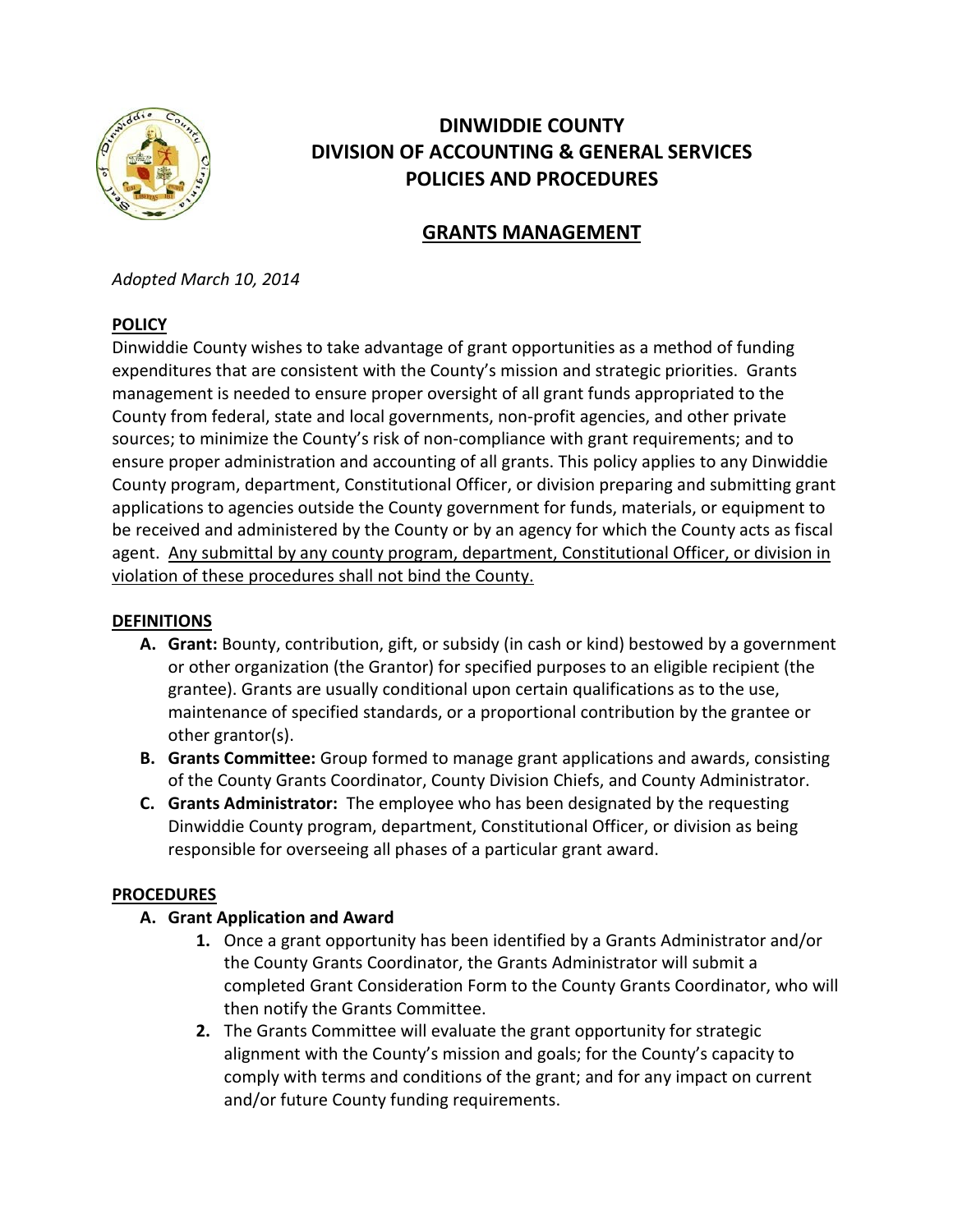- **3.** The County Grants Coordinator will work with the Grants Administrator to complete the grant application and to obtain necessary signatures.
- **4.** Per the County's budget adoption and appropriation of funds annual resolution, the County Administrator has been designated as the agent to execute grant applications and any subsequent grant award documents, unless the terms of the grant require specific actions by the Board.
- **5.** If specific action is required of the Board of Supervisors, the Grant Administrator will prepare and present an agenda item memo at the Board's next regular meeting.
- **6.** The County Grants Coordinator will submit the original approved grant application to the Grantor and a copy to the Grants Administrator.
- **7.** The County Grants Coordinator will also provide a copy of the completed application to the Accounting Department, along with the signed Grant Consideration Form.

### **B. Grant Implementation and Reporting**

- **1.** Upon receipt of the grant award from the Grantor, the County Grants Coordinator will notify the Grants Administrator and the Accounting Department by sending them both a copy of the grant award documentation.
- **2.** The Grants Administrator will then complete any additional documentation as may be required by the Grantor.
- **3.** The Accounting Department will be responsible for identifying the appropriate revenue and expenditures account codes to be associated with the grant; for providing those codes to the Grant Administrator and County Treasurer; and for posting the grant appropriation to the current budget.
- **4.** The Grant Administrator will be responsible for only spending grant funds on those items authorized by the grant and in accordance with Dinwiddie County Purchasing Policy and Procedures and any other conditions of the grant award, to include vendor suspension or debarment verification.
- **5.** The Grants Administrator will prepare financial reports and/or reimbursement requests as required, with the Accounting Department reviewing the reports before submission to the Grantor.
- **6.** The Grants Administrator will ensure that all special conditions, deadlines, etc. are completed in accordance to the grant specifications.

### **C. Grant Close Out & Audit**

- **1.** The Grants Administrator will be responsible for closing out the grant and forwarding all grant documentation to the Accounting Department.
- **2.** The Grants Administrator will be responsible for maintaining an inventory of all items purchased with grant funding and for disposal of those items in compliance with the grant award.
- **3.** The Accounting Department will maintain the required central file for all grants and act as liaison with independent auditors.